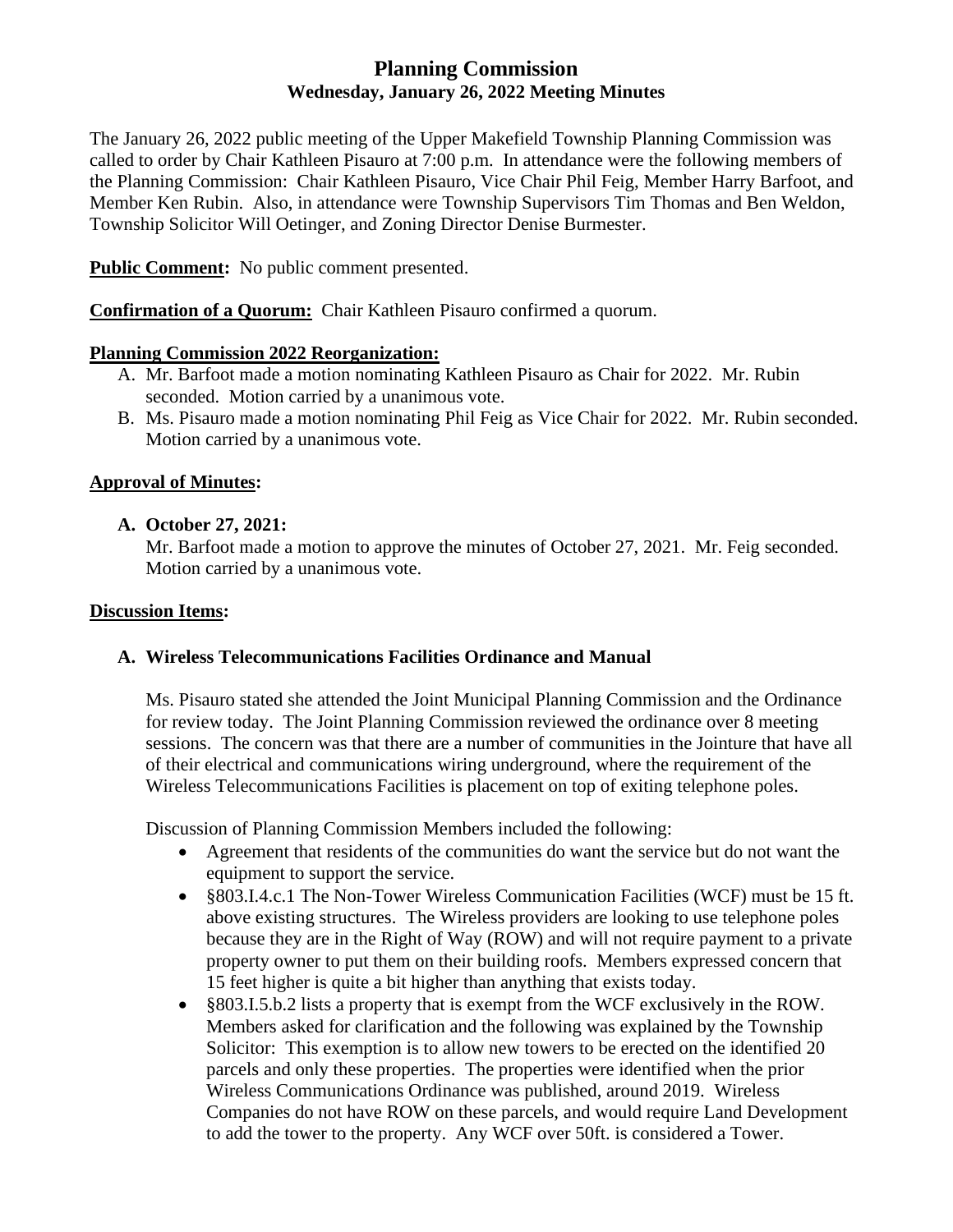- The members requested a map of the parcels that were identified, so they can be sure distribution is appropriate. The Township Solicitor explained that if the members deemed that a property is no longer appropriate for a tower, they can recommend the change as they would any other change to the draft ordinance. Taking the property off the list in §803.I.5.b.2 does not eliminate a defined property Use, but must be careful not to entirely exclude the Use in the Municipality by eliminating all properties in this section.
- Members asked if any property owner could volunteer their property for a Wireless Tower. The Township Solicitor clarified that the Towers are structures over 50 feet high, and as such there are conditions to the property they can be placed on and limited to a list of parcels.
- Township is concerned regarding the residential districts, and it was confirmed that Non-Tower WCFs will only be allowed in commercial districts. The members acknowledged a concern that Washington Crossing is a commercial district and as such there is potential that the WCFs could be placed there. The Township Solicitor noted use aesthetics to camouflage the WCF in certain districts and defined in the design manual.
- Members asked how this Ordinance was originally drafted. The Township Solicitor explained that the Ordinance was drafted by Cowan Law Firm, a law firm that has specialty understanding of Telecommunications Law. Cowan drew on Federal and State Telecommunications law from Act50.2021 to draft the ordinance.
- Members were concerned that they did not see any bonding requirements for the Township for the owners of the WCF to ensure compliance. The Township Solicitor agreed to further research this item.
- There was explanation that if a neighborhood only has underground utilities, the Wireless Communication companies have the right to put up poles no higher than 50 feet in the ROW to support the WCF. It was stated that most developments in Upper Makefield are private and have private roads so NO antenna would be allowed.
- §803.I.3**.** refers only to the indemnification of the Township, not a specific homeowner. The members suggested that indemnification should be added to cover the property owner as well.
- Members discussed that a map of Right of Ways in the Township would be valuable in providing visibility into the utility Right of Way and where WCFs could be placed. Members acknowledged that any public roadway does have a defined Right of Way.
- In order to ensure 5G coverage pole placement requires close proximity to another pole. Any public road will be eligible to have these poles placed. It is understood that the Township will have little authority to refuse the installation of WCFs. Members noted that existing telephone poles should be utilized prior to installation of new WCFs poles. A co-location requirement is in the manual on page one (1) item 3, that requires the existing poles are utilized first. The Wireless Provider must technically demonstrate that they cannot utilize an existing pole prior to putting up a new pole.
- Discussed the need for 5G access for the residents and that ensuring 5G coverage is available for not only the residents, but also to support emergency response. There is agreement that the service is needed, but do not want the visual impact of the WCF's and possibly solar panel to power. The manual is to be reviewed further by the Planning Commission Members to determine if there are any recommendations to design and aesthetics to improve the look in the community.